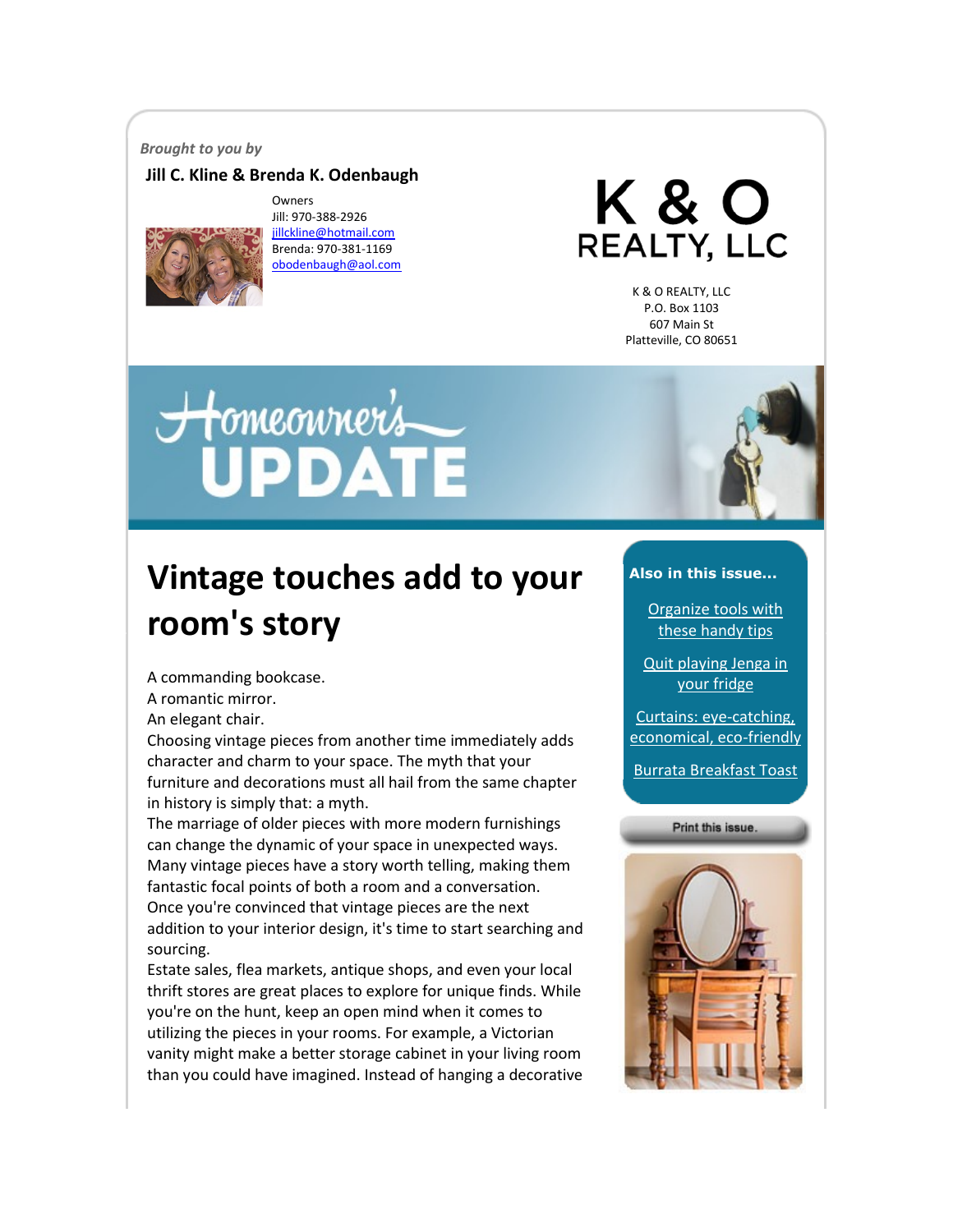mirror on the wall, you may repurpose it as a centerpiece on your dining room table.

Be creative and don't forget to ask the seller about the history of the piece. Its story just might influence your buying decision.

[Print This Article](http://www.tpmco.com/pmcwebdata/enewsletters/2018-04/3781345_1.html)

## <span id="page-1-0"></span>**Organize tools with these handy tips**

Hours of searching for the right gadget, no room to park your car in the garage, and rusty tools: these outdoor storage worries need to go.

With simple pallets, pegboards and proper planning, you can optimize your space and put an end to the problem of storing lawn and garden tools.

If space is limited, a simple wood pallet secured to a wall in your garage or outdoor shed creates a one-step solution. Store your rakes and shovels by slotting them in between the panels vertically. Or, flip the pallet horizontally and attach nails for mounting smaller tools or a garden hose.

If you have space but crave organization, pegboards make for the ultimate "wallpaper." Whether hanging hammers and screwdrivers, shelves or extension cords, pegboards keep your tools visible for easy access.

For a cosmetic touch, attach a wooden lattice to a door. With a few nails, this simple addition doubles as a rustic accent and a place to hang gardening gloves, a trowel or a broom. Try some of these ideas and save yourself some valuable time before your next outdoor project.

[Print This Article](http://www.tpmco.com/pmcwebdata/enewsletters/2018-04/3781345_2.html)

## <span id="page-1-1"></span>**Quit playing Jenga in your fridge**

Precariously balancing your pan of leftover stir-fry atop the jug of milk in the only available refrigerator space can seem like a success, until it comes crashing down. Fast forward to the next morning when you're scrubbing sticky broccoli and rice off the kitchen floor. Organizing your refrigerator can be both rewarding and a huge timesaver. And, it can save you money when done correctly. If you're constantly searching for that certain condiment or always forgetting about your produce, it's time to rethink where and how you're storing food items.

It's easy to overlook your fridge organization, even when you know something isn't working. Just remember that not everything needs to take up the valuable real estate in your fridge. **Accessibility:**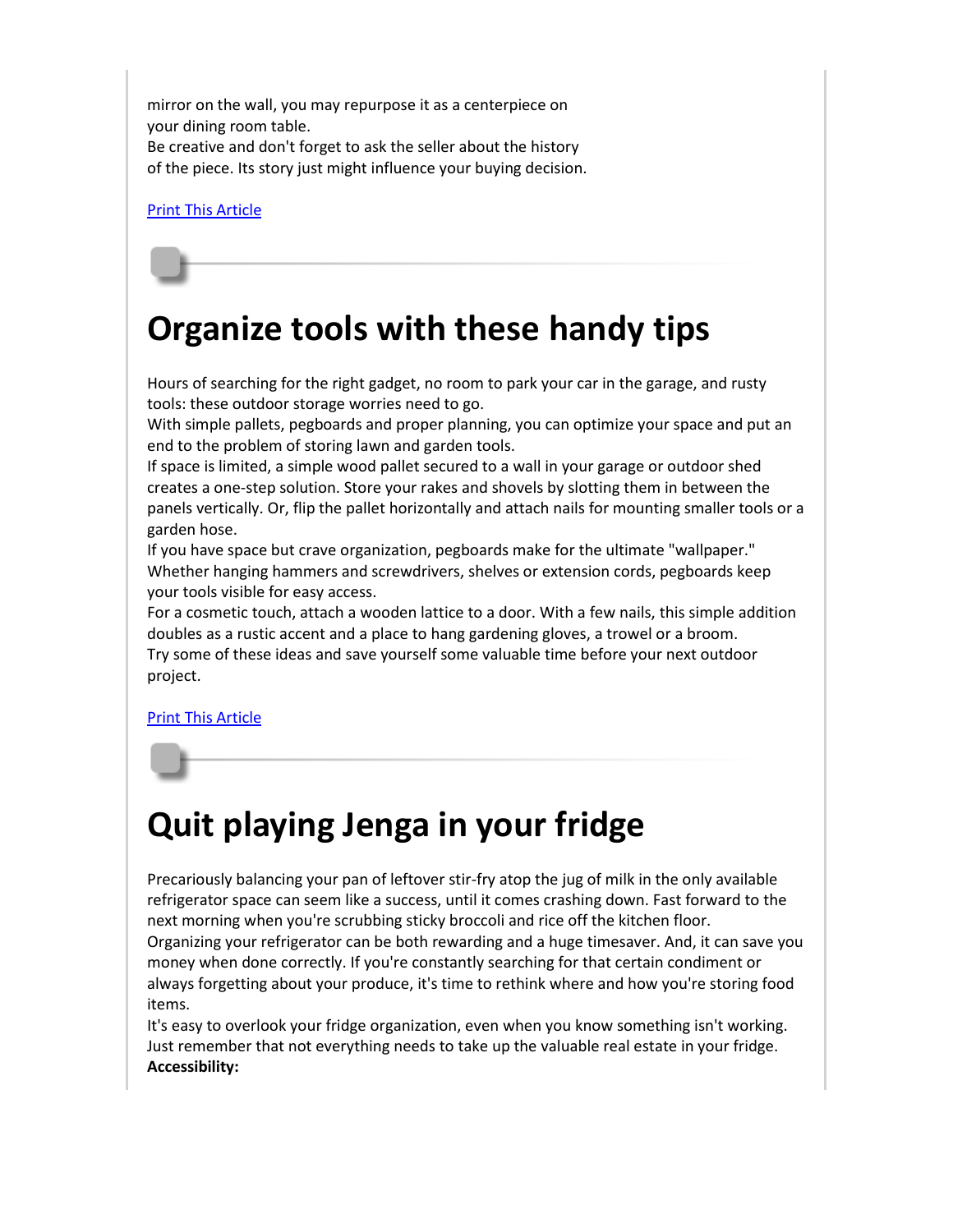- Label your foods and designate certain shelves or drawers for fruits, veggies, cheeses, meats, and leftovers.
- If you need more drawers, add sliding bins to your shelves to make things more accessible.
- Store tall, unopened cartons on the sides, rather than standing up, for more vertical space.
- Add your own wire shelving.

#### **Less waste:**

- Repurpose six-pack beverage containers to organize condiments.
- Use chip clips to secure bags of salad or cheese that may spoil if not sealed tightly.
- Use a list on your fridge to keep track of leftovers or other foods with short expiration dates.

#### **Rethink where:**

- Try to store thawing meat on the bottom shelf to protect against any drips or leaks that could spoil other foods.
- Potatoes, onions and tomatoes can all be stored in a wire basket in your pantry. Some nut butter will do well in your cupboard, and apples are happy to hang out in a pretty bowl on your counter.
- Be sure to read the packaging on foods for specific storage instructions.

#### [Print This Article](http://www.tpmco.com/pmcwebdata/enewsletters/2018-04/3781345_3.html)

## <span id="page-2-0"></span>**Curtains: eye-catching, economical, ecofriendly**

Curtains and other window treatments can make or break a room's dynamic. Traditionally thought to be an expensive decorating item, today's curtains are affordable, sustainable and fun.

Did you know you can transform a plain curtain with a floral, stenciled design, or a painted, geometric shape? Test out different color palettes, patterns and paint brushes to find the perfect complement to the room.

Not the artistic type? Try trimming your curtains in gold duct tape. It creates instant glamour, and nobody will guess your secret.

For a touch of rustic personality, try an unconventional curtain tieback made from hardware staples such as a brass ring, brass snap hook, and a cord all for less than \$10. Attach several hooks to a repurposed beam or board from an old bench for a unique curtain rod.